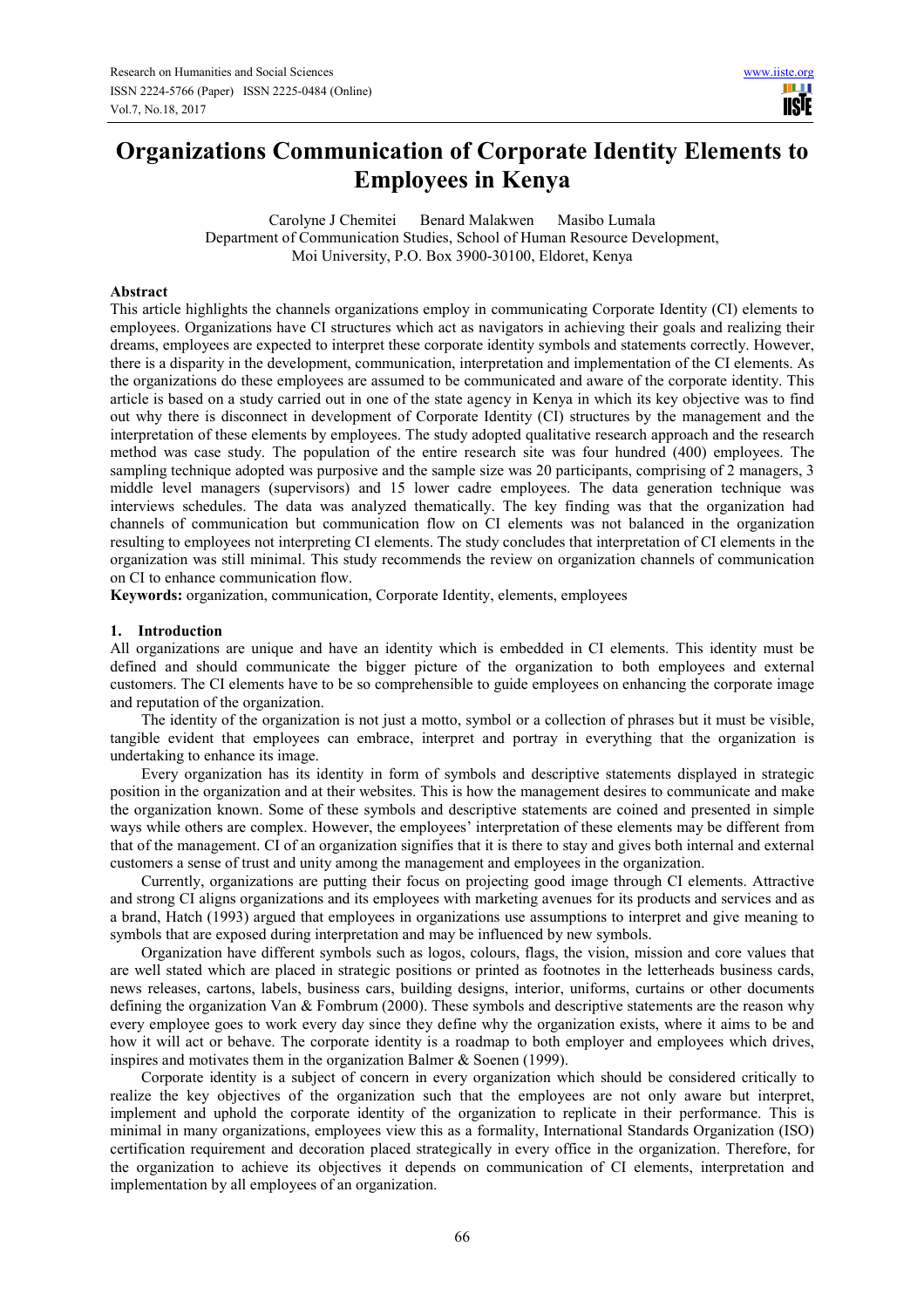Employees are busy and overwhelmed by day to day work that they forget that the organization has clear and well communicated goals in form of symbols and descriptive statements which are to be interpreted and implemented so that they can project the identity of the organization. Employees are supposed to play their role towards building and promoting a positive image needed by the organization this can be achieved if they incorporate in policy formation stages of initiation, analysis and preparation of programmes for them to be able to project the actual identity of the organization (Dowling 1994).

### **2. The Problem**

Organizations have a mission, vision, core values, objectives and service charters with organization logo and other symbols well stated and some posted on walls, lobby areas, and institutions' hand book among others. These vision, mission, core values and symbols should act as navigators for these organizations to achieve their goals and realize its dreams. However, there is disconnect between the development of the CI structures and their interpretation by employees to benefit the organization (Chege 2009).

Organizations craft their corporate identities that they expect the employees to interpret to attain the organizations strategies. However, according to Ogola (2015) "employees are slapped with corporate identity symbols and statements without rethinking how they will interpret". Many organizations do not consider how employees will actualize the displayed corporate identity but focused on the external publics. Moreover, organizations major interest are vested in the external publics and value so much what will be registered in their minds and how they will interpret the organizations corporate identity. As they do this employees are assumed to understand and interpret the corporate identity appropriately.

Many organizations in developed countries spend fortune of money to develop their identities (Waitaka W. et al 2015) and repositioning their CI targeting the external customers (Knox & Maklan's, 2005)whereas in African countries, they lack funds to enhance their CI However, in all these the internal publics' interpretation and implementation of the CI are overlooked on this subject such that their interpretation, and replication of the whole idea is not included in the organization's annual budgets.

Employees today are drown in information that is not filtered, prioritized or put into context, so important messages are being lost or simply ignored by an overwhelmed and skeptical workforce (Barton 2014). In addition organization cannot control the context in which their identity is not interpreted by the employees but they believe that, if messages are going out, they are getting through and are well interpreted this is a mistaken belief and perception which is costing the organization in terms of operational excellence and customer service (ibd)*.* This study focuses on employees' interpretation of corporate identity how the organization communicates these aspects to employees.

# **3. Related Literature**

### **3.3.1 Corporate Identity**

Every existing organizations either big or small have an identity which defines who the organization is, its functions and how these functions are performed (Olins 1990). These signify that it is not only the visual designs that defines a corporate identity but combination of designs, communication behaviours, philosophy and culture which are used to create clear corporate identity (ibd). This study focuses on the visual designs symbols and descriptive statements and bringing the concept of interpretation of these by employees of organization. The organization is defined by symbols name, logo, colour and its functions are defined in descriptive statements all these are designed and communicated by the management and employees are supposed to interpret, implement and uphold as intended in the organization.

Organization is defined in different meanings which are coined by the management to allow its publics to describe, remember and relate to it this include logos schemes, colours, vision, mission statements, core values, service charter among others all these are applied by an organization to identify itself to clients and communicate its image (Melewar 2003). Moreover CI is used to refer to the symbolic, emotional and aesthetic meanings organization hold for multiple constituencies (Schultz & Hatch 1997).

CI of the organization is expressed by symbols, names, colors, logos and brands that describe the organization identity in a way that is visible, catchy and comprehensive for both internal and external customers (Olins 1989). CI is described by many elements as presented by scholars but this study concentrated on the visual symbols and descriptive statements that defined the organization, the identification of the organization, not only the corporate logo but also the house style used on the company's letterheads and corporate publication, interior and exterior designs of buildings, staff uniforms and vehicle branding and packaging and products Blythe (2006).

Many signs that are used in defining the identity of an organization are often interpreted in excess of what they originally meant to communicated. This is what makes the interpretation an essential and unavoidable discipline in the meaning production process (Hall, 1999). This study concentrated on this concept and sought to explore the employees' interpretation and implementation of the corporate identity vision, mission, core values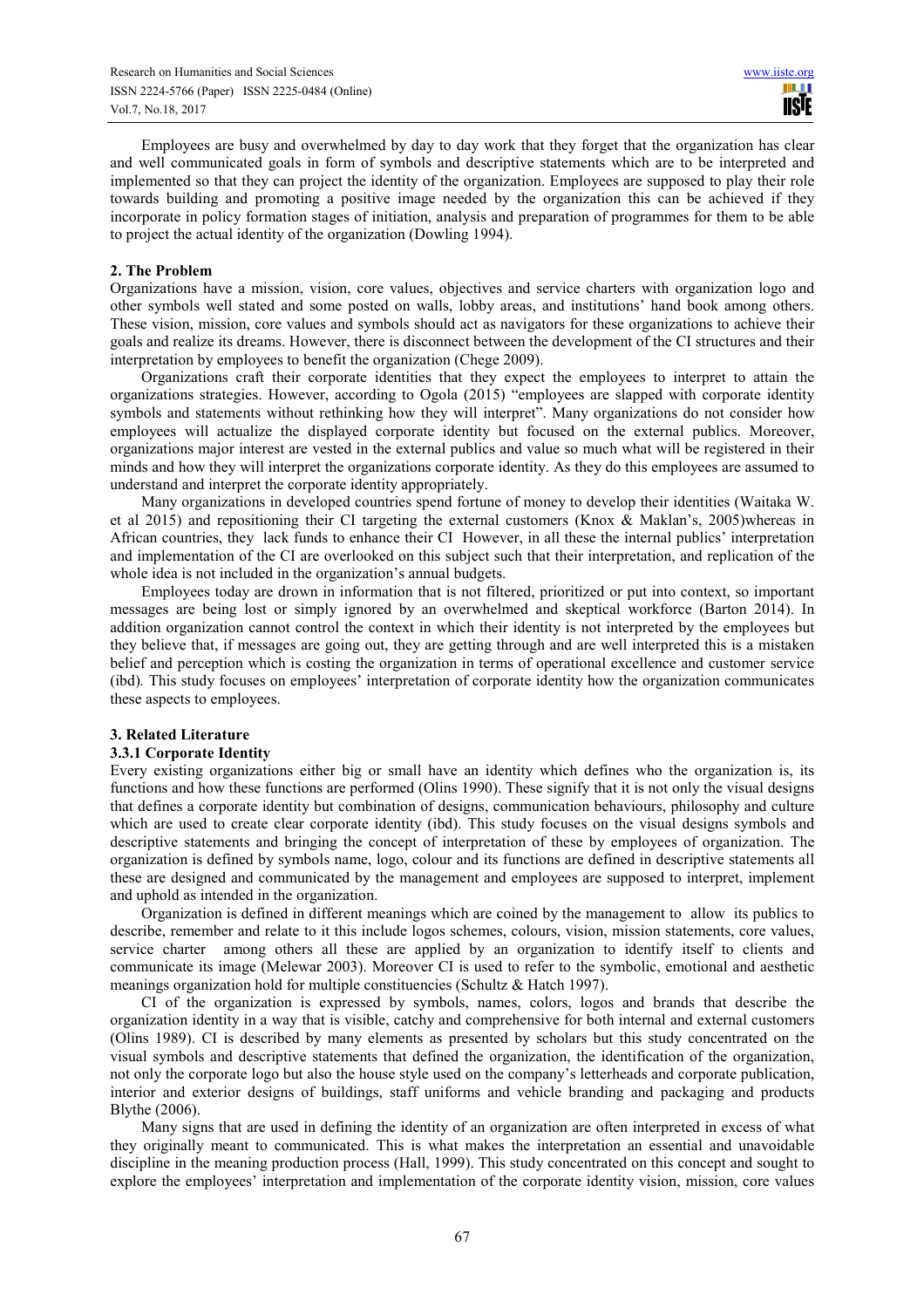### and symbols.

According to Culler (1976) every element encoded with meaning must be meaningfully interpreted by audience and that signs not comprehensibly received and interpreted are not meaningful. The corporate symbols and descriptive statements are encoded with meaning developed by the management which must be decoded by employees and external customers with the right meaning. Adler & Rodman (2003) says that "with physical symbol the place to look for meaning in language is not in the words themselves but rather in the way people make sense of them" Therefore the management should not make assumptions that employees were communicated and interpreted symbols in the same way but successful communication occurs when we negotiate meaning.

According to Balmer & Gray (2000) the corporate identity helps organizations to present themselves to both internal and external stakeholders. Schultz et al (2000) supported the idea by noting that it provides the organization with visibility and makes it easy to be recognized and also symbolizes an organization for external stakeholders hence contributes to its image and reputation.

### **3.3.2 Communicating CI in Organizations**

Communication is a management function for conveying organizations' unique characteristics in a memorable manner. Employees as the key publics of the organization should perceive the CI of the organization clearly and interpret it accurately for the management strategic objectives to be realized. Communication is a vital concept which the organizations employ in relaying its personality and values to employees and other customers to shape the perception of the organization in the eyes of publics (Munajjed  $&$  Sulaiman 2014).

CI is communicated in both open and hidden channels, this is expressing identity through written statements such as vision, mission statements, core values and hidden ways through logos, interior and exterior designs of buildings, staff uniforms and vehicles branding, packing and products (Blythe 2006). In addition, organizations use a combination of verbal and non verbal, written, electronic and digital communication to enhance understanding, control relations transactional analysis and getting feedback (Van Riel 1995) All these channels ought to be communicated and be clear to employees for them to interpret and implement.

Communication of CI elements focus on both internal and external publics and the information projected in those elements should be consistent because if the employees receive varied messages it will portray the organization in a negative way this affects the image of the organization. To complement these employees need to be keen to increase their level of understanding and interpreting these elements so that as they receive proper information they reciprocate the same.

Interior designs communicate, influence clients and employees perception as the organization express its identity through creation of spaces (Munajjed  $&$  Sulaiman 2014). Colours convey the CI of organizations, they are unique and each carries meaning in a powerful way which is to be interpreted by its publics. This symbolizes the colour typeface, slogan logo name among others all converge in communicating meaning to employees. Despite the organization choosing different channels to convey CI elements it must ensure it has a unified voice (Fombrum 1996). This unified voice is achieved when both the management and employees are able to read in the same script by interpreting the ideal CI elements and relay them uniformly and consistently.

Products and services of organizations communicate its identity. The symbols such as logo branded in the packaging of the products serve the purpose of communicating CI and enhance organizations visibility they relay information of who the organization, its functions the bigger picture through tangible elements.

The electronic call equipments such as computers and cell phones, written communication such as managerial reports, memos and newsletters print media such as newspapers, magazines, non verbal communication such as symbols and artifacts, new media such as websites, blogs, podcasts, twitter, YouTube, video conferencing among others (Ngugi 2016) serve as channels of convey CI in the organization.

The organization is collection of different publics and each would perceive the CI of the organization differently it is important to accommodate each group accordingly. The channels employed in every organization depend on the targeted publics and uniformity in language, content and design is vital (Balmer & Greyser 2003).

Many organization display descriptive statements and symbols in strategic positions to communicate to both internal and external customers. This study focused on internal customers and its role was to help management maintain strategic decision and to remind employees what the organization was all about (Olins, 1989). Other scholars Klemm & Redfearn (2004) supported that mission statement provide organization direction, strategic planning, leadership and motivation.

Organizations display or publicized descriptive statements in strategic places for PR purpose, to influence suppliers and influence shareholders but internally management use as a guideline when communicating the CI of the organization. Effective communication is a significant factor for the success of any organization because it determines the flow of information from the management to all cadres of employees and this would boost proper and constant functioning and teamwork between all the departments in the organizations.

Organizations employ different channels of communication in the organization to pass its message to employees. According to Blundel & Ippoppito (2008) communication channel was the route or the technology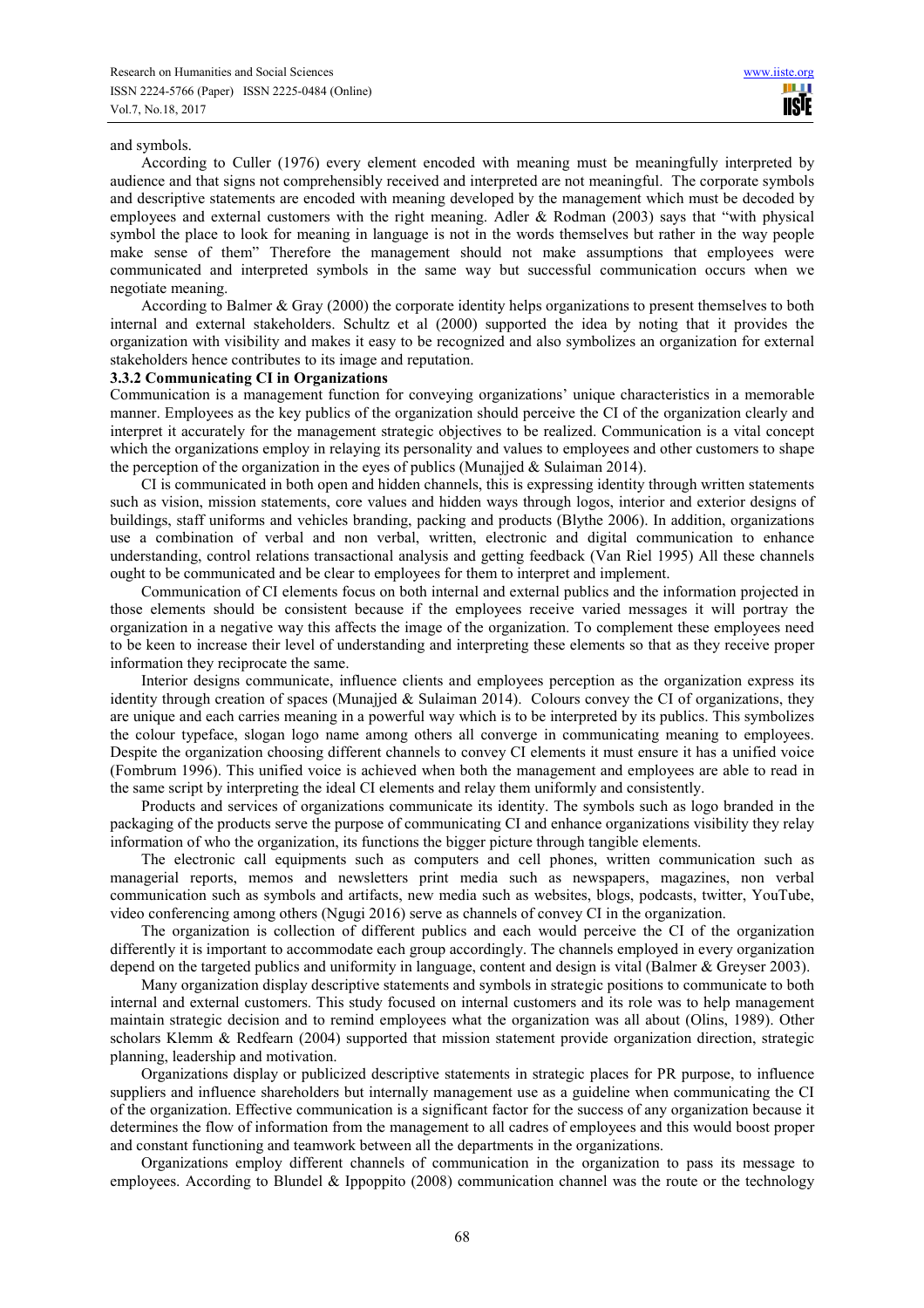that was used to convey the message to a receiver. Many organizations make use of many channels which included face-face meetings and conversations, letters, telephones, emails, blogs, reports posters, brochures and video-teleconferences. Messages are encoded in different ways depending of different on the channel is used.

The sense of identity of the organization comes from the way the employees interacted with the CI elements. Others scholars argued that we are most attracted to people who confirm our identity and communication defined who we are likewise defined the organization in terms of symbols and descriptive statements (Varner & Beamer 2011).

In many organizations communication is still underestimated the management perceives that what was very important in the organization was accomplishing everyday duties and meeting the set targets by employees but the importance of communication efficiency would be accepted and reflected in an effort to work out specific communication strategies, mechanism for effective communication.

### **4. Methodology**

This study adopted qualitative research approach. According to Creswell (2009) qualitative research is" a means for exploring and understanding the meaning individuals or groups ascribe to a social or human problem". This approach brings out the views and meanings held by the three sets of participants on the concept of CI and able to get their point of views being internal customers of the organization.

Case study research method was employed. Robinson cited (Saunders et al 2000) defines case study as "the development of detailed intensive knowledge about a single case or small number of related cases". This means intensive, descriptive and holistic analysis of a single entity that is the bounded case (Jwan & Ong'ondo 2011).

Many scholars have defined the method differently and the logic behind using a case study method is the possibility of finding information that could not have been discovered if multiple cases had been used (Denscombe 1998).This method generated rich information from the three sets of participants on CI of the organization across a wide range of dimensions achieved through research questions (Daymon & Holloway, 2011)

Qualitative research considers the population and selects specific sample for data source (Given 2008). This study draws its population from the employees of the organization. The sample was from the three levels of employee's two top level managers, three middle level manager (supervisors) and fifteen lower cadre employees. This study chose a relatively small number of participants to conduct in-depth interviews.

Purposive sampling was employed, a technique that allows selecting respondents that provides the required information with respect to the questions of the study. The chosen participants were not representative of the general population rather represents a specific portion. The selected group was known because they had qualities required to assist in the research these were depicted in the categorization of employees in the organization they were classified in three levels the management, middle level, and the lower cadre each category undertakes different roles in the organization on the topic under study this is supported by Aaaker, et al (2007)

According to Mugenda (2013) in purposive sampling the researcher must specify the reasons for choosing the particular cases and in this case was to understand the phenomenon and prediction of the same, the selected participants were in a position to give deeper information on the interpretation of CI elements, the three categories of participants each presented diverse perspectives about the interpretation of corporate identity and also the participants were easily accessible as far as the topic was concern (Creswell 2007).

This study generated information through interviews. Oso & Onen (2011) stated that "this is collecting information that cannot be directly observed or are difficult to put down in writing and to capture the meanings beyond words". The face to face in-depth interviews brought full understanding of the views, opinions and attitudes of the participants on interpretation of CI. According to Mugenda G (2013) qualitative research approach "aims to gather in-depth understanding of events, occurrences and behavior and assert that human beings construct their own reality. This study interviewed twenty participants' two top managers, three middle level managers and fifteen lower cadre employees using open-ended semi structure interviews this allows the researcher to employ matters of fact and of the respondent's opinions (Yin, 1994. The interviews aimed at addressing the channels of communicating CI to employees in the organization.

 This study focused on this technique to get the opinions and perspectives of research topic from the interviewee and aimed at achieving what the researcher thinks, the attitudes of that person and also to explored the reasons why a person thinks in a particular way or have certain perceptions or attitudes Jwan  $\&$ On'gondo(2011). In addition Oso & Onen (2011) concurs that interviews are intended to give information that involve participant's thoughts, attitudes and reasons of thinking in a certain way. This study was informed by the views of these authors.

Data analysis employed in this study was thematic analysis strategy. This is the search for themes which were relevant to the research topic whereby large volume of data from interviews was indentified, analyzed and report themes within data (Clarke & Braun 2006). This is done by reading and listing the categories of experiences from the transcribed data and field notes then indentifying all the data that illustrate the categories.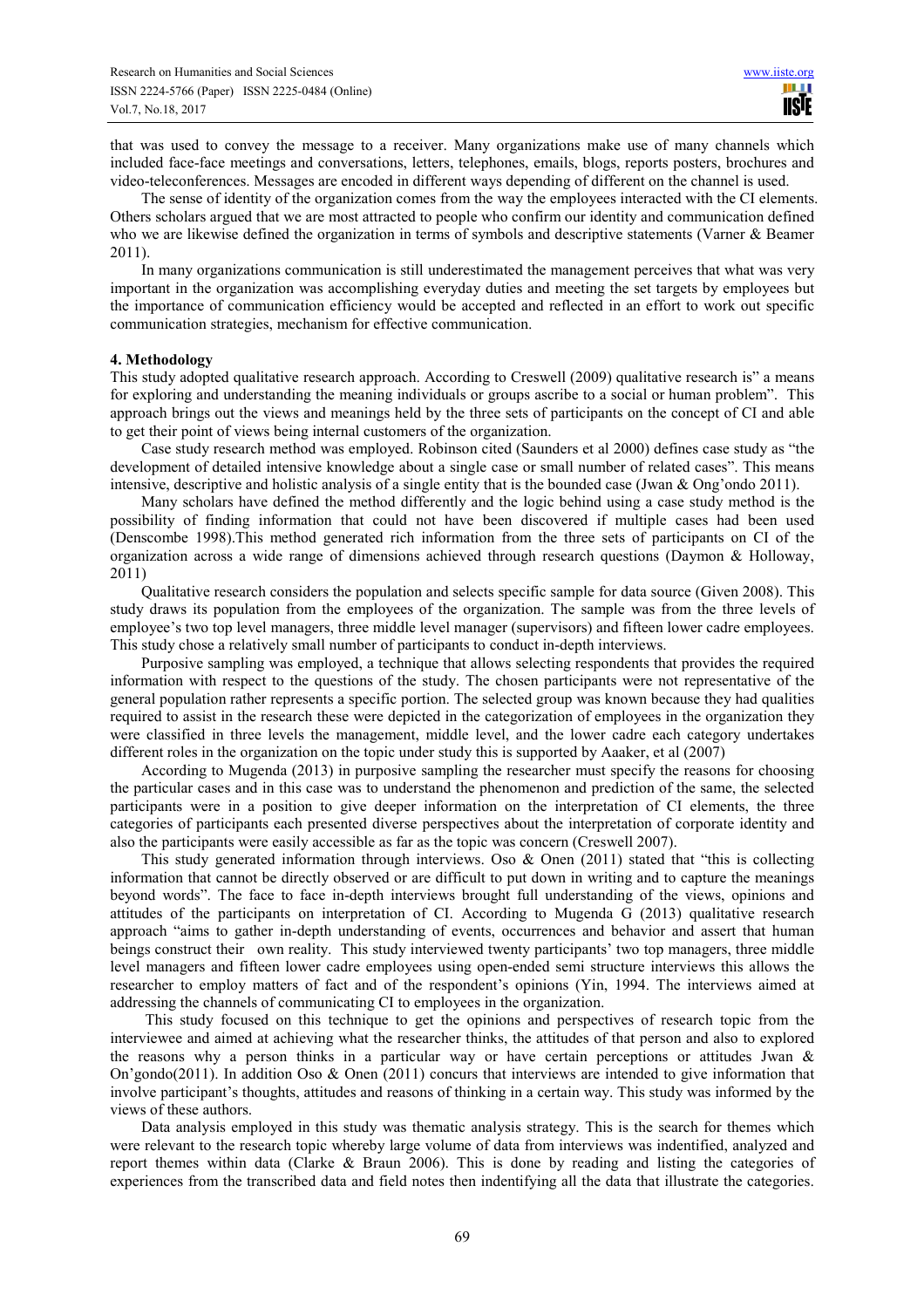(Jwan &On'gondo 2011). In this case the related categories were combined into themes in which the data was in relation to the research question. This study borrowed from (Jwan & On'gondo 2011) a six point procedure to analyze the data; transcribing the data, re-familiarizing with the data, first phase coding, second phase coding, third phase coding and producing a report

# **5. THE FINDINGS**

The research question sought to find out how the organization communicates elements of CI to its employees. The following are the channels:

# **5.5.1CHANNELS**

# **5.5.1.1 Meetings**

The organization conveyed CI elements through planning and organized regular meetings to sensitize the lower cadre employees and bring employees together to discuss those elements of the organization. The meetings included the senior managers, staff, join meals meetings, team buildings and field days where employees would be taken through the CI elements to inculcate into them the bigger picture of the organization the vision and mission of the organization. The management was continually communicating and sensitizing lower cadre employees through, displays of CI elements in strategic places, website running adverts in the media to ensure the information was received by all employees and also the external customers. The adverts carry the symbols and descriptive statements that define the organization*.* 

# **5.5.1.2 Publicity and documentation**

The element of publicity is used to communicate to employees on CI aspects in the organization. These comprised of advertisements features, service charters, brochures, booklets, strategic plan, master plan, calendars, pamphlets all carried the identity of the organization in form of symbols and descriptive statements and communicated about the CI of the organization.

However there was lack of feedback as information on CI elements was communicated through those documents it was essential for the management to receive feedback from the employees. Employees would be reading those publications carrying the CI elements and not able to interpret or assign different meaning*.*

Tools of publicity could be in form of print or electronic media and carried the aspects of CI in terms of symbols and descriptive statements and there is an assumption that as the employees interacted with them they also interpreted, implemented and uphold the elements that defined the image of the organization.

The management displayed elements that defined the organization in strategic places, the visible areas for employees and other customers to access, interpret and identify with the organization. Those symbols of identity displayed are the first impression about the organization and enhanced understanding about the organization in a nutshell.

The organization had displayed the CI elements in strategic position that reminded the employees about the organization and majority agreed that the management was employing the channel. However, participants cited that those elements were displayed because every organization was doing it but employees had not taken their time to understand why the organization had them.

Branding strategy was important in the organization, the management ensured that those elements were displayed strategically made to be part and parcel of employees by not only seeing the elements but interpreting and owning them as branded in the letterheads, corporate uniforms, identity cards and vehicles. These displayed elements of identity were visible in the organization but it was projected that many employees were not able to interpret as per the management ideal interpretation

# **5.5.1.3 Employees' participation**

The management communicated the elements through employees' participation during development of those structures which were later displayed in every office for employees to actualize and own it. However the lower cadre participants revealed that the element of employees' attitude was a barrier in disseminating information, employees didn't care about those elements of identity or even take interest to have a look at them despite being displayed in strategic areas*.* 

The management understood and interpreted the aspects of CI but lower cadre employees were not involved on what was happening in the organization, there was no cascading of the same to them but employees learned by their own if they were interested but what came out was that lower cadre employees had so many of their own issues and did not care of those elements or even learn.

The organization has channels of communicating CI elements to employees. These channels employed in the organization were management initiatives however the dissemination of information at the headquarters and other stations had disparities on how the field employees get the information, others felt disconnected with the management.

# **5.5.2 Communication Focus**

The management was focusing more to the outside customers the assumption was that the employees knew about the CI and what was expected of them. This created a big gap in employees' interpretation of CI and the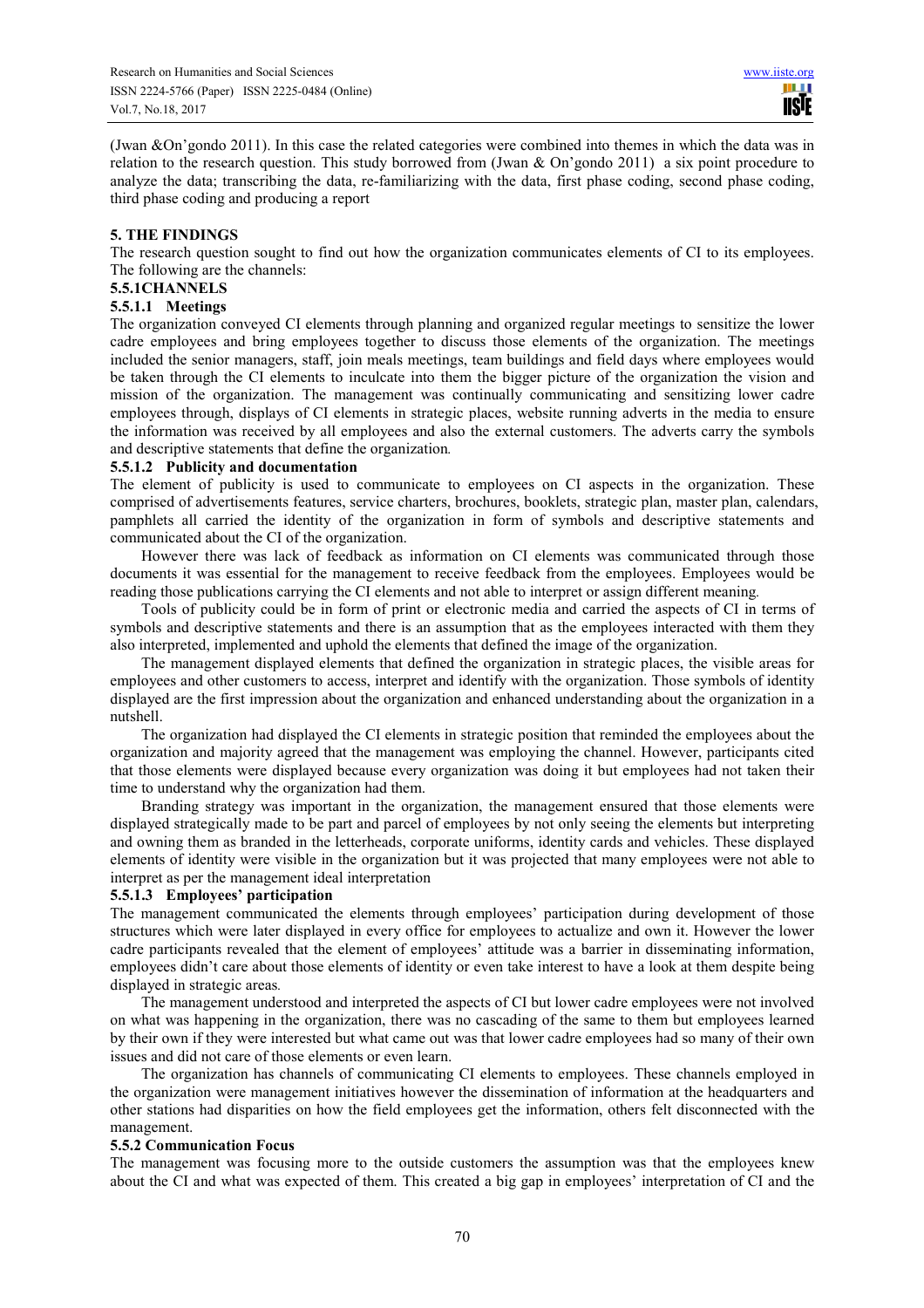management expectations. In addition the management focused on the employees at the headquarters and the communication channels used on disseminating CI elements to employees at field stations was not suitable. The lower cadre employees indicated that they had never been any communication to employees about those elements and the management expects them to employ what was displayed in strategic places.

The lower cadre employees also coined their focus and at the field stations they viewed communication on CI elements as PR show or a function that the organization was undertaking also focused on the department of corporate communication to be responsible in interpreting the elements. When the management came up with corporate attire the employees did not understand the communication that was being disseminated but assumed that the management had bought uniforms to its members of staff. Further, they focused on their duties but not CI aspects in the organization. They report to their duty stations knowing what they were supposed to do. They valued their duties more but about the CI elements most employees found it not their responsibility to interpret them and some did not know what they were in the first place. They were there to achieve their set targets but not on CI elements

### **5.5.3 Summary of Key Finding**

The major key finding was that the organization has communication channels but communication flow on CI elements was not balanced in the organization resulting to employees not interpreting CI elements.

These were established channels of communication to sensitize employees on CI elements and inculcate the bigger picture of the organization in form of symbols and descriptive statements to employees. The management communicates to lower cadre employees on aspects of CI through meetings, publicity and documentations, displays of CI elements in the visible areas of the organization and employees participation.

The possible reasons why communication flow was not balanced were: those channels were appropriate at the headquarters but not accessible at the field stations, not all employees participated in development of CI elements in the organization, lack of feedback mechanism to enhance interpretation and implementation of CI elements, communication focus; management communication focus was on external customers not internal customers, employees focused on daily duties and set targets.

### **6. Discussion**

### **6.1 Channels of Communicating CI to Employees**

This study sought to find out how the organization communicates the aspects of CI to its employees this was in the light of the management developing the CI structures to be interpreted and implemented by employees.

Those channels employed in the organization to sensitize employees on CI elements were appropriate at the headquarters but not accessible at the field stations. The management disseminated information in form of symbols and descriptive statements to inculcate the bigger picture of the organization to the lower cadre employees through various meetings at the headquarters.

This channel brought disparity in balancing communication flow since more information was disseminated to the employees at the headquarters than the employees at the field station thus affecting the interpretation, implementation and upholding of CI elements in the organization.

Implementation of CI element in organizations converges at the management and employees. The organization communicated the CI elements to employees through various modes of communication but those channels were not accessible at the field stations. This was contrary to Balmer & Greyser, (2003) statement that organizations communicate through many channels depending on the targeted publics, it was essential to integrate different corporate communication so that the uniformity in language, content and design is achieved.

The management was continually planning various meetings and field days to sensitize and bring employees together to discuss the CI elements of the organization expressed through symbols and descriptive statements as supported by Munajjed & Sulaiman (2014) that organization communicate CI using different channels to express their identity.

 Communication is one of the management techniques for conveying information about the organization in a memorable way. The management presented the bigger picture of the organization to both employees and the outside customers. CI was described in symbols and descriptive statements which employees were to assign meaning however, the lower cadre employees were not able to interpret as intended by the management. Barnlund (1984) stated that communication is "a process that people assign meaning to stimuli in order to make sense of the world".

Organizations globally are continually producing materials that convey clear messages on CI of the organization to enhance the image and reputation of organization. The organization employs publicity and documentation such as adverts, brochures, and posters among others to communicate CI elements to employees. All participants agreed on those channels that they bring the identity of the organization Olins, (1985); Melewar and Saunders, (2000) cited that those materials would be product design, environmental design and other applications such as communication materials, vehicles and corporate clothing. All those efforts were to enhance image of the organization for both internal and external but the interpretation factor was not projected by the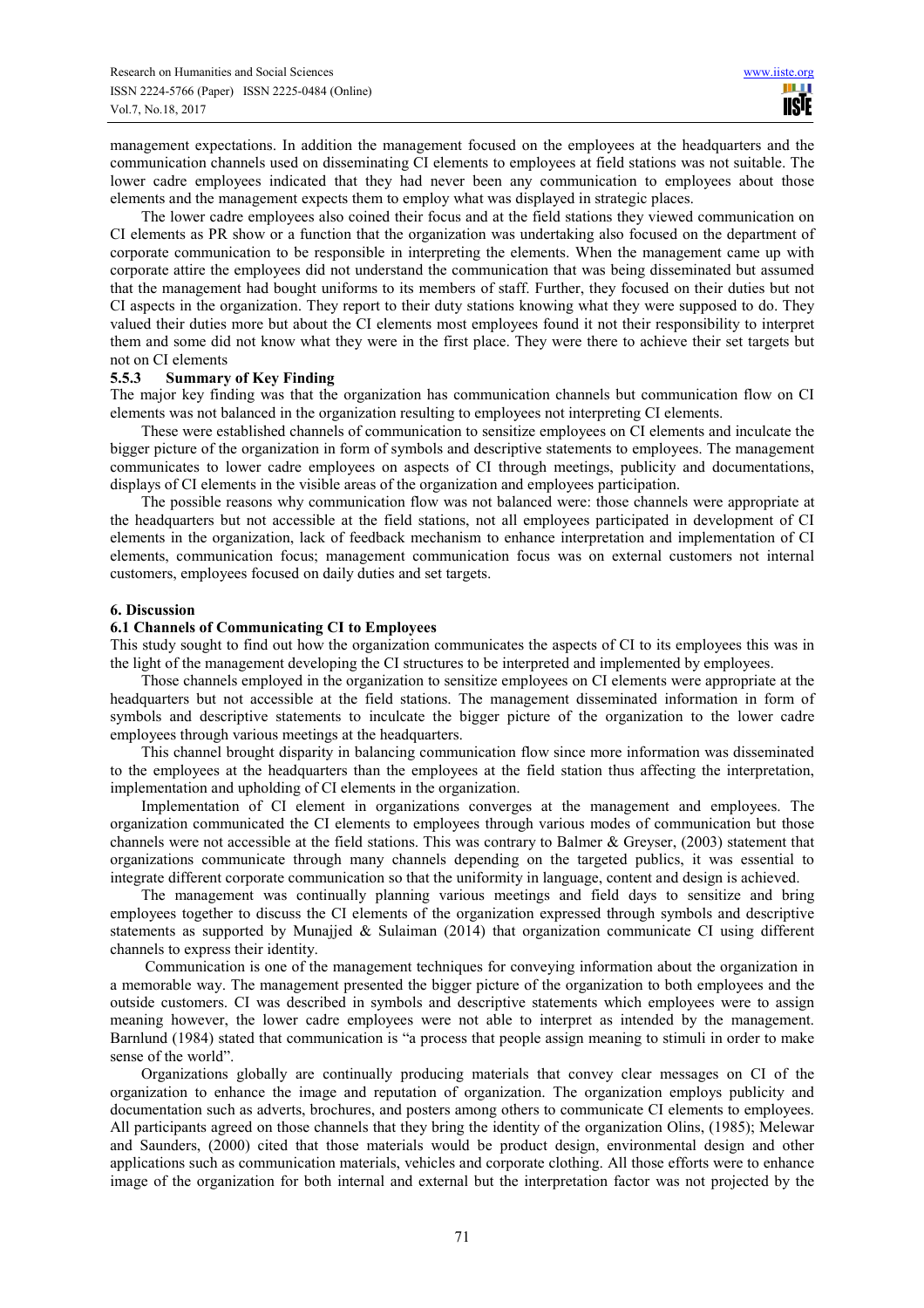#### management.

In addition the management objective of the displayed elements of CI in organization was for the customers to access and identify with the organization. Those elements were attractive, catchy and served as the first impression about the organization, were displayed in lobby areas, offices and website. The displays in the website were supported by marketing scholars (Abdulla et al 2013) and organizational scholars (Sillince  $\&$ Brown 2009) that employees register the same message in their stimuli which will last. However, the lower cadre employees viewed that those elements were displayed as a formality in every organization but employees had not taken time to interpret implement and uphold information disseminated in those symbols and descriptive statements. Moreover, the management displayed those elements at the website which was only accessed by employees at the headquarters and not employees at the field stations.

Consequently, it was one thing to display the elements in the organization and on the other hand the employees' interpretation of those elements. The management assumed the disparity which stalled the efforts of employees' interpretation of those elements but enhanced communication to external customers. Moreover nobody was reading or interested to look at those displayed elements.

Not all employees participated in the development of CI elements in the organization. The management disseminates CI elements to employees through participation during some stages of development at the headquarters whereas at the field station the regional managers participated but not the lower cadre employees that affected communication flow. The organization had well established channels of communication and the lower cadre employees had an opportunity to interpret those aspects of CI. However their attitude on disseminated information on CI was negative they felt forgotten and not part of the team of implementing the identity of the organization. The employees had a don't care culture which differed from what Cameron  $\&$ Quinn (2006) wrote that organizational culture creates a "collective identity" so that employees know "how they do things' and "how to get job done".

The employees were not identifying with the organization. The spirit of teamwork between the management and employees was not visible. The management concentration was geared towards development of the CI elements and not involving employees, the interpretation and implementation was a challenge in the organization. However, according to Stuart (2002) the more employees identify with the organization the more stable and consistent the identity becomes and the more employees are likely to uphold that identity in their action. This scholar is supported by Newcomb's theory that discusses the aspect of balance or equilibrium as the management and employees interact on CI elements they will maintain the balance.

The other reason that brought unbalanced flow of communication on these elements was communication pattern of the organization on CI elements was top down there was no feedback. Lower cadre employees felt that they were forgotten and the management was not involving them on what was going on in the organization or cascading the interpretation of CI elements from top to down but those interested struggled to learn and perceived the whole concept as management issues. Trehmon (2001) concurs with employees that if they don't receive enough information to their jobs they feel buried under a mass of forms, letters, memos, bulletin reports and emails.

The other reason that affected communication flow as projected in the study indicated that management communication focus and efforts were leaning towards the outside customers. As the management was striving to communicate through various channels the focus and efforts was not towards employees. The assumption was that the employees knew about the CI elements and were able to interpret, implement and uphold those elements but they were not in the picture. This was contrary to views of (Fombrun 1996) that regardless of how an organization communicates it must ensure the unified voice*.* 

Management communication focus concentrated on head office employees than the field station employees. The communication channels employed were not clear and convenient to field stations. Corporate identity information according to the lower cadre participants at the field station did not concern the employees and communication on those elements was a PR function, a PR show and not of value to them they felt forgotten and not part of the organization. This was contrary to the management ideal focus.

Communication is about balancing the purpose of the message and targeted audience. As the management focuses on the outside customers, the employees focused on their duties and set targets but not CI aspects in the organization*.* Majority did not know that those elements exist and it was their responsibility to interpret, implement and uphold however they were there to achieve their targets but not to interpret CI elements. The lower cadre employees associated any information about CI to relevant department in the organization and their attitude towards CI elements was negative such that as the management strived to communicate they had closed mind.

Consequently there was lack of feedback as information on CI elements was communicated through various channels the management had not developed feedback structures to enable employees give their understanding or suggestions on the CI elements. According to Culler (1976) the messages of CI elements encoded with meaning must be meaningfully interpreted by audience and that signs not comprehensibly received and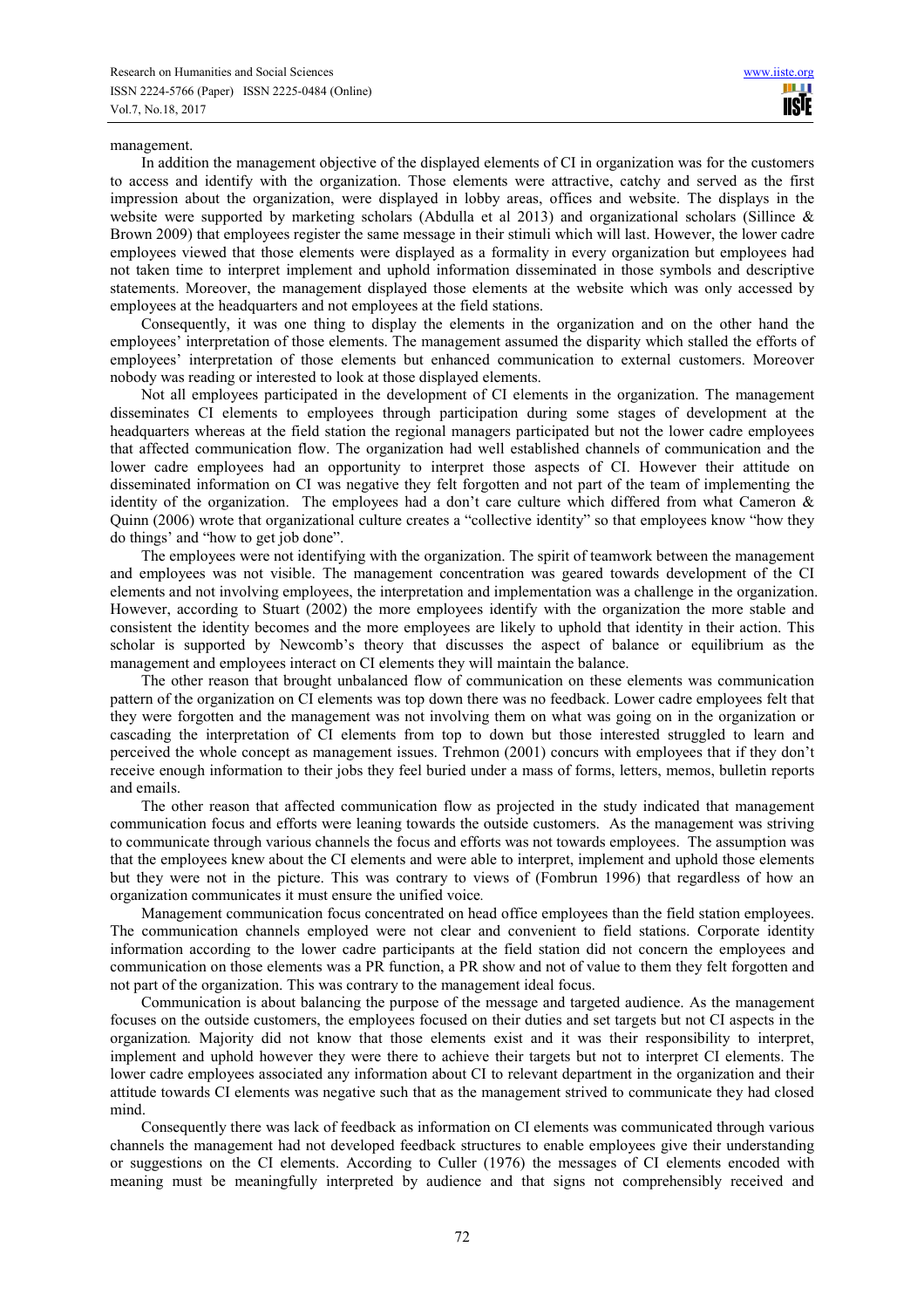interpreted are not meaningful.

Communication is very essential in any organization and with many established channels of communication in the organization if CI elements were not well received by lower cadre employees this directly will affect its interpretation and implementation.

# **7. The Way Forward**

The CI in the organization is embedded in CI elements, the lower cadre employees were not able to interpret, implement and uphold since the established channels were not clear and convenient for field station employees there was no room for feedback and communication flow was not clear. The organization communication pattern despite of being top-down the focus was on the external customers whereas the lower cadre employees formed their focus all these created disparity on interpretation of CI elements. In view of these the study concludes that the channels of communicating CI elements were not balanced to support both employees at the headquarters and field station and also management focus was not balance leaned towards the external customers.

The management should undertake review on organization channels of communication on CI to enhance communication flow and support both employees at the head office and field stations. Despite of the established channels it is practical to review and check its efficiency since communication is evolving and the bigger population of the lower cadre employee are situated at the field stations.

The management should develop feedback mechanism or institute formal structures of relaying information from bottom-up in the organization to boost interpretation and implementation of CI elements. Communication process to be complete it has to convey feedback and the organization was employing top-down pattern of communication in conveying CI which limits the feedback aspect.

# **References**

- Addullah, Z. et al (2013) Building a Unique Online Corporate Identity. *Marketing Intelligence and Planning* 31 (5) pp: 451-471.
- Balmer J. M. T & Soenen G. B (1999) The Acid Test of Corporate Identity Management*.Journal of Marketing Management 15(1-3), 69-92.*
- Balmer, J.M.T. 2001. "Corporate identity, corporate branding and corporate marketing:seeing through the frog', *European Journal of Marketing, 35(3-4), 248-291.*
- Balmer J. M & Greyser (2003) *Managing the Multiple of Corporation.* London: Routledge
- Blythe J. (2006) *Essentials of Marketing Communications*. Gosport, UK: Ashford Colour Press Ltd.
- Blundel R. & ippolito (2008) *Effective organizational communication: perspectives, principles and practices.* England: Pearson Education Ltd.
- Creswell J. W. (2009) *Research Design: Qualitative, Quantities and Mixed Methods Approached:* Los Angeles: Sage.
- Chege K. (2009) Relevant, Effective, Appropriate and Transformative Leadership in higher Education in the  $21<sup>st</sup>$ Century. Paper Presented at the 1<sup>st</sup> KIM Conference on Management: *A Journal of the KIM School of Management. Retrieved from www.iiste.org.*
- Daymon C. & Holloway I. (2011) *Qualitative Research Methods in Public Relations and Marketing Communications,*  $(2^{nd}$  ed.), by Routledge
- Dowling G. R. (1994) *corporate reputations strategies for developing the corporate brand.* London*:* Kogan page.
- Fombrun C. (1996) *Reputation: Realizing value from the corporate image*. Boston MA: Harvard Business School Press.
- Given, L.M (2008) *The Sage Encyclopedia of Qualitative Research Methods* (Vol.1 &2). Los Angeles, London New Delhi, Singapore: Sage.
- Hall S. (1999), *Representation: Cultural Representations and Signifying Practices***.** London: Sage Publications, Thousand Oaks.
- Hatch M. J. (1993) The Dynamics of Organizational culture. *Academy of Management Review, 18:657-693.*
- Jwan O.J & Ong'ondo C.O. (2011) *Qualitative research: An introduction to Principle and Techniques.* Eldoret*:* Moi University.
- Knox, S.D, & Maklan, S. (2005) Guaranty Trust Bank of Nigeria: Building a trusted Brand in Financial Services. *Thunderbird International Business Review Vo.147.*
- Melewar T.C. (2003) Determinants of the corporate identity construct. *Journal of Marketing Communications, 9, 195-220.*
- Mugenda, A. G (2013) *Qualitative Research Methods: Introduction.* Kijabe: Kijabe Printing Press.
- Olins W. (1989) *Corporate identity: Making Business strategy visible through design***.** London: Thames and Hudson.
- Olins, W. 1990. *The Wolff Olins Guide to Corporate identity.* The design Council, London.
- Olins W (1995) *The New Guide to identity***.** Aldershot: Gower.